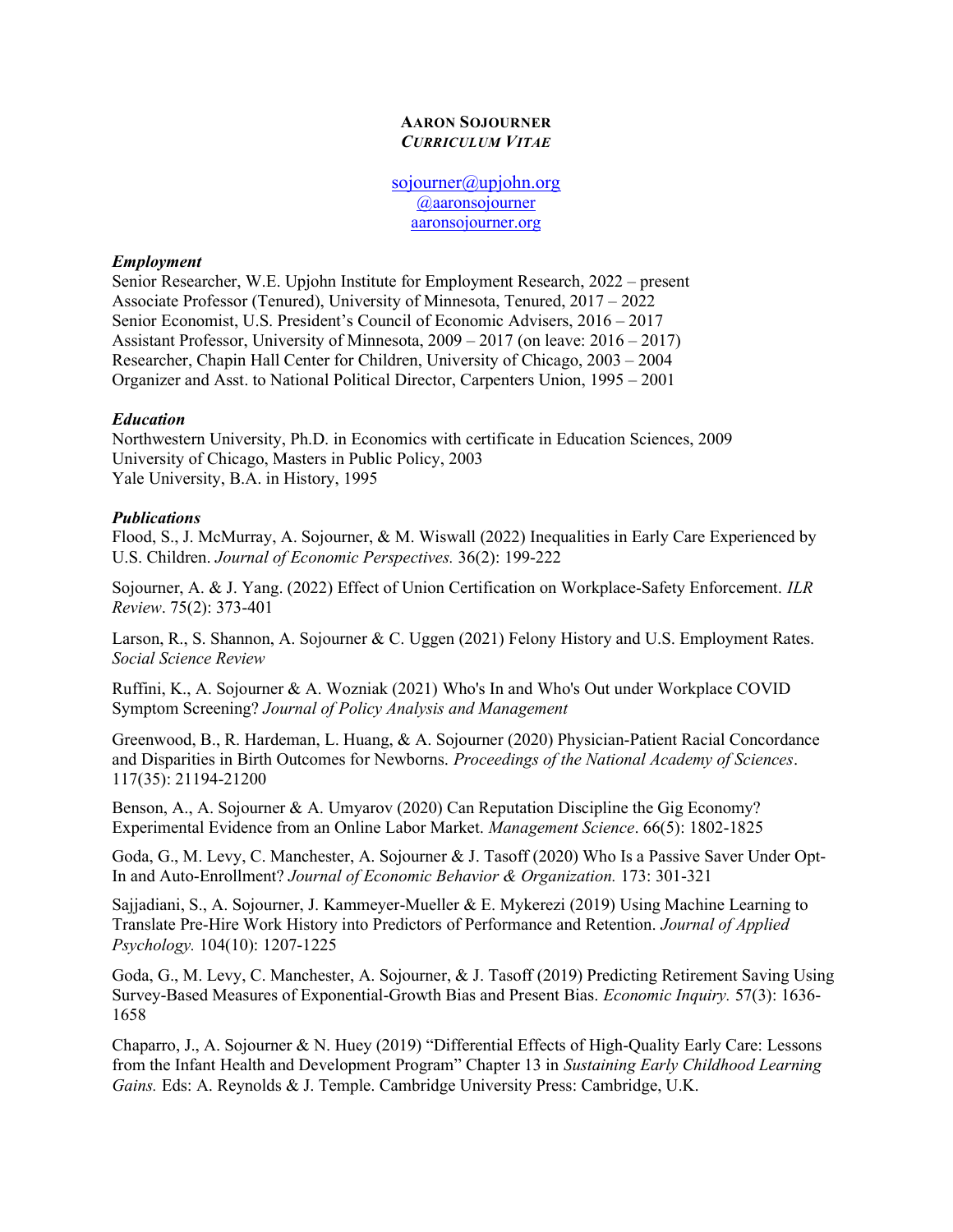Sojourner, A. & J. Pacas (2019) The relationship between union membership and net fiscal impact. Industrial Relations. 58(1): 86-107

Davis, E., W. Lee, & A. Sojourner (2019) Family-Centered Measures of Access to Early Care & Education. Early Childhood Research Quarterly 47: 472-486

Budd, J., A. Sojourner, & J. Jung (2016) Are Voluntary Agreements Better? Evidence from Baseball Arbitration. Industrial & Labor Relations Review. 70(4): 865-893

Sojourner, A., B. Frandsen, R. Town, D. Grabowski & M. Chen (2015) Impacts of Unionization on Quality and Productivity: Regression Discontinuity Evidence from Nursing Homes. *Industrial & Labor* Relations Review. 68(4): 771-806

Hart, C. & A. Sojourner (2015) Unionization & Productivity: Evidence from Charter Schools. Industrial Relations. 55(4): 422-448

Goda, G., C. Manchester & A. Sojourner (2014) What Will My Account Really Be Worth? Experimental Evidence on How Retirement-Income Projections Affect Saving. Journal of Public Econ. 119: 80-92

Sojourner, A., E. Mykerezi & K. West (2014) Teacher Pay Reform and Productivity: Panel Data Evidence from Adoptions of Q-Comp in Minnesota. Journal of Human Resources. 49(4): 945-981

Duncan, G. & A. Sojourner (2013) Can Intensive Early Childhood Intervention Programs Eliminate Income-based Cognitive and Achievement Gaps? Journal of Human Resources. 48(4): 945-968

Sojourner, A. (2013) Identification of Peer Effects with Missing Peer Data: Evidence from Project STAR. The Economic Journal. 123(569): 574-605

Sojourner, A. (2013) Do Unions Promote Electoral Office Holding? Evidence from Correlates of State Legislatures' Occupational Shares. Industrial & Labor Relations Review. 66(2): 467-486

Sojourner, A., D. Grabowski, M. Chen, & R. Town (2010) Trends in Unionization of Nursing Homes. Inquiry. 47(4): 331-342

# Working Papers

Azar, J., Y. Qiu, & A. Sojourner (2021) Common Ownership Reduces Wages and Employment

Chaparro, J., A. Sojourner, & M. Wiswall (2020) Early Childhood Care and Cognitive Skill

Goda, G. M. Levy, C. F. Manchester, A. Sojourner, J. Tasoff, J. Xiao (2022) Are Retirement Planning Tools Complements or Substitutes to Financial Capability?

Marinescu, I., Y. Qiu, & A. Sojourner (2020) Wage Inequality and Labor Rights Violations

McDevitt, R. & A. Sojourner (2016) Demand, Regulation, and Welfare on the Margin of Alternative Financial Services

Qiu, Y. & A. Sojourner (2020) Labor-Market Concentration and Labor Compensation

Sockin, J. & A. Sojourner (2021) What's the Inside Scoop? Challenges in the Supply and Demand for Information about Job Attributes

Sockin, J. A. Sojourner, & E. Starr (2021) Externalities from Silence: Nondisclosure Agreements Distort Firm Reputation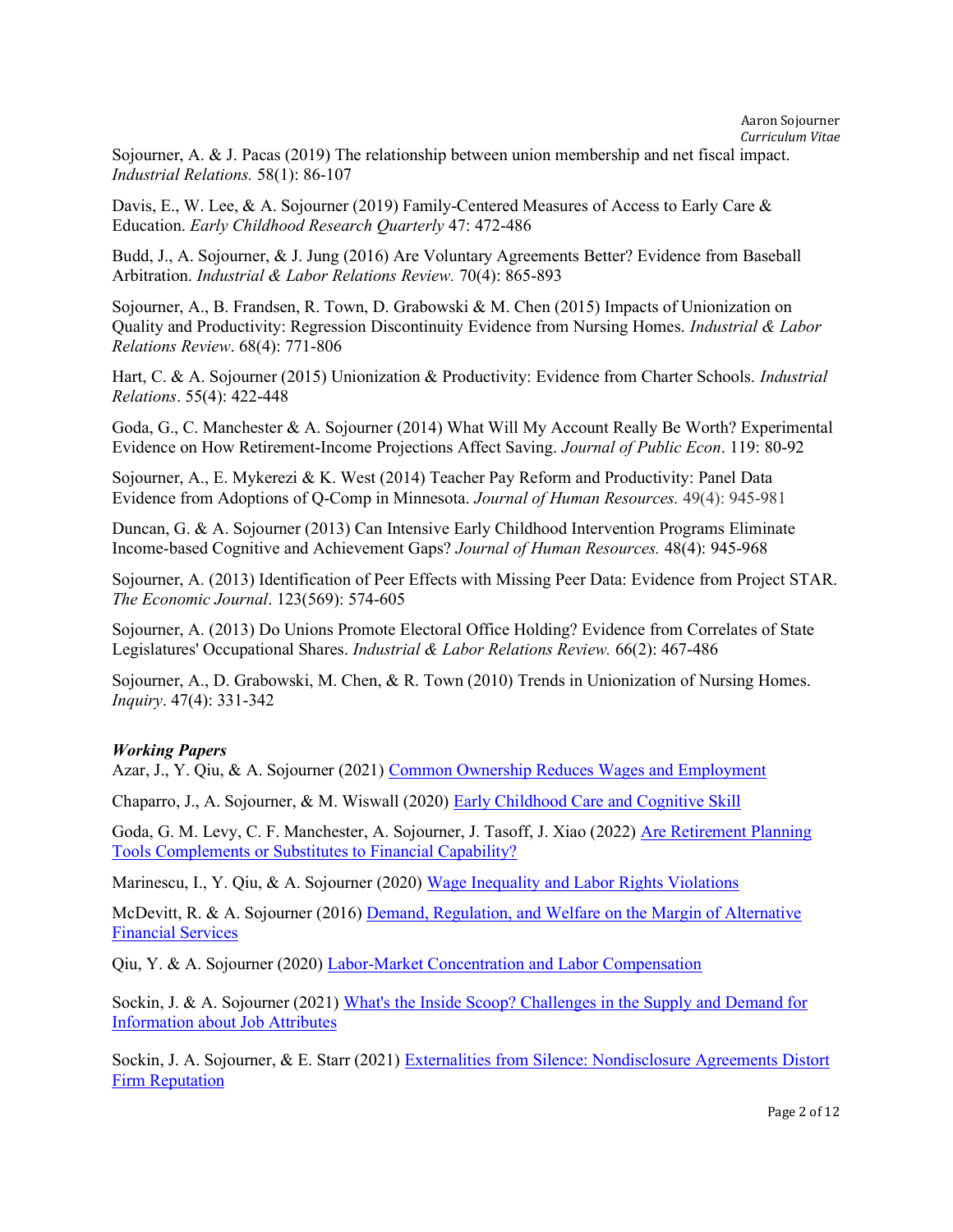## Works in Progress

Borowsky, J., E. Davis, & A. Sojourner. How Far Will Parents Go? Choice and Distance in Subsidized Child Care

Hotz, J., C. Bollinger, T. Komarova, C. Manski, R. Moffitt, D. Nekipelov, A. Sojourner, B. Spencer. Balancing Data Privacy and Usability in the Federal Statistical System

Keo, C., E. Mykerezi, A. Sojourner & K. West. School and Teacher Preferences: Evidence from a Multistage Internal Labor Market

Lee, W., J. Borowsky, A. Sojourner, & E. Davis. How Design of Early Childhood Care Subsidies Impacts Child Care Service Markets

Sojourner, A., D. Simon, J. Pedersen & H. Ombisa Skallet. Effects of Economic Incentives on Movement of Foster Children to Permanency

Zainzullina, I., E. Golberstein, A. Sojourner & M. Sander. Effects of School-Based Mental Health Services

## Resting Papers

Goldsmith-Pinkham, P., E. Pancotti, & A. Sojourner (2020) Predicting Initial Unemployment Insurance Claims Using Google Trends

Sojourner, A. Partial Identification of Willingness to Pay Using Shape Restrictions with an application to the Value of a Statistical Life

Sojourner, A. & Y. Hur. State Pre-kindergarten Funding and the Child Care Workforce

# Popular writing

- The Unequal Toll of COVID-19 on Workers, *Economic Policy Institute* (with J. Raifman and A. Skinner), 2/7/2022
- The Labor Leverage Ratio: A New Measure that Signals a Worker-Driven Recovery, Roosevelt Institute (with E. DiVito), 2/4/2022
- Employer Power and Employee Skills: Recommendations for Workforce Training Practitioners and Funders, Roosevelt Institute (with S. Kahn), 12/2021
- Increasing Federal Investment in Early Childhood Care and Education, *LERA Perspectives*, 2021
- What Happens When States Limit Nondisclosure Agreements? Employees Start to Dish. Washington Post (with J. Sockin & E. Starr), 10/4/2021
- Examining the uneven and hard-to-predict labor market recovery. Brookings (with L. Bauer, A. Dube, & W. Edelberg), 6/3/2021
- July's Jobs Report: Strong Numbers Across the Economy, but a Full Recovery Will Take Continued Support, Roosevelt Institute (with M. Konzcal), 8/6/2021
- Americans Are More Pro-Union and Anti-Big Business Than at Any Time in Decades. The Guardian (with E. DiVito), 5/13/2021
- Increasing Federal Investment in Children's Early Care and Education to Raise Quality, Access, and Affordability. Hamilton Project (with E. Davis), 5/12/2021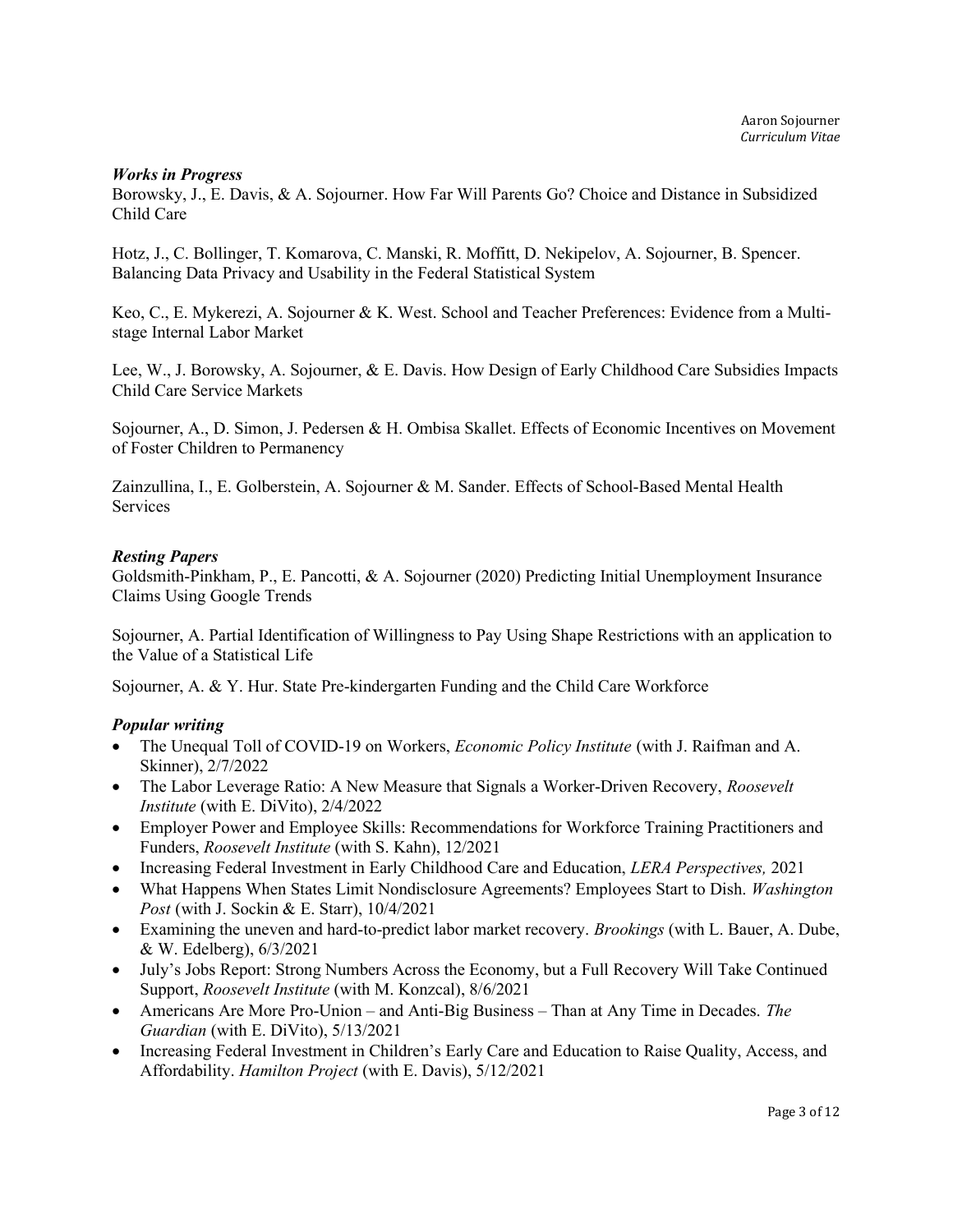- Transforming the Financing of Early Care and Education in Minnesota. (Transforming Minnesota's Early Childhood Workforce Project)
- What is at stake if unions wield more clout? *Econofact*, (with J. Budd & B. Frandsen), 3/10/2021
- COVID Symptom Screening at the Workplace. *Econofact*, (with K. Ruffini & A. Wozniak), 3/7/2021
- Designing Workforce Programs with Worker Power in Mind. *Nonprofit Quarterly*, (with S. Kahn & S. Naidu), 12/16/20
- Employer Power and Employee Skills: Understanding Workforce Training Programs in the Context of Labor Market Power. Roosevelt Institute, (with Suresh Naidu) 12/10/20
- $\bullet$  Unionized workers are more likely to assert their right to a safe and healthy workplace. The Conversation, 9/2/20
- Are there parallels between hiring and child protection processes that can help reduce bias and narrow child welfare's front door? Casey Family Programs, 8/19/20
- The coronavirus will make child care deserts worse and exacerbate inequality. Center for American Progress, (with K. Hamm, R. Malik, E Davis, and W. Lee) 6/22/20
	- o National child care access map and technical report: childcaredeserts.org
- Child care is key to our economic recovery. National Women's Law Center and Center on Law and Social Policy (with R. Ullrich, S. Schmit, and K. Gallagher Robbins), 4/23/20
- Coronavirus job losses of the past 2 weeks could match two years of the Great Recession's job losses. Economic Policy Institute (with P. Goldsmith-Pinkham) 4/3/20
- We will have a devastating recession economy until there's widespread testing capacity. USA Today Opinion (with A. Dorelien and E. Golberstein), 3/25/20
- The coronavirus crisis led to a record-breaking spike in weekly unemployment insurance claims. Economic Policy Institute (with P. Goldsmith-Pinkham) 3/24/20
- Auto-Enrollment Changes Who Is a Passive Saver.  $VoxEU$  (with Goda, Levy, Manchester & Tasoff), 2/12/20
- The Role of Unions. *Econofact* (with Brigham Frandsen), 11/3/19
- Economic analysis of incentives to fraudulently misclassify employees in District of Columbia construction. Office of D.C. Attorney General (with Dale Belman), 9/19
- The Mexican Border and U.S. Trade: What Would Be the Impact of a Border Closure? *Econofact* (with Kadee Russ), 4/13/19
- Co-creator of childcareaccess.org, mapping and reporting families' access to child care services in communities across Minnesota (with Won F. Lee and Elizabeth Davis)
- If there are right-to-work laws, there must be right-to-invest laws. The Hill,  $7/2/18$
- We ask the most of families when they have the least. The Hill, (with N. Dalal)  $2/7/18$
- Medicaid Expansion Reduced Unpaid Medical Debt and Increased Financial Satisfaction. *Health* Affairs Blog, (with E. Golberstein) 7/24/17
- The case for mandating paid sick-leave in Minneapolis, Star-Tribune, (with Ziebarth) 4/19/16
- Should Minnesota Raise Minimum Wage? Yes. Star-Tribune, (with M. Reich) 2/23/13
- American job seekers think increasing the minimum wage would be good for them. Economic Policy Institute Working Economics blog, 2/20/13
- Say No to Right to Work. Star-Tribune, 2/18/12

# Honors and Awards

Cozzarelli Prize, 2020, Proceedings of the National Academy of Sciences editorial board Best Paper, 2019 Cherry Blossom Conference, Global Financial Literacy Excellence Center Senior Fellow, 2019, Casey Family Programs

Visiting Scholar, 2018, Minneapolis Federal Reserve Bank Opportunity & Inclusive Growth Institute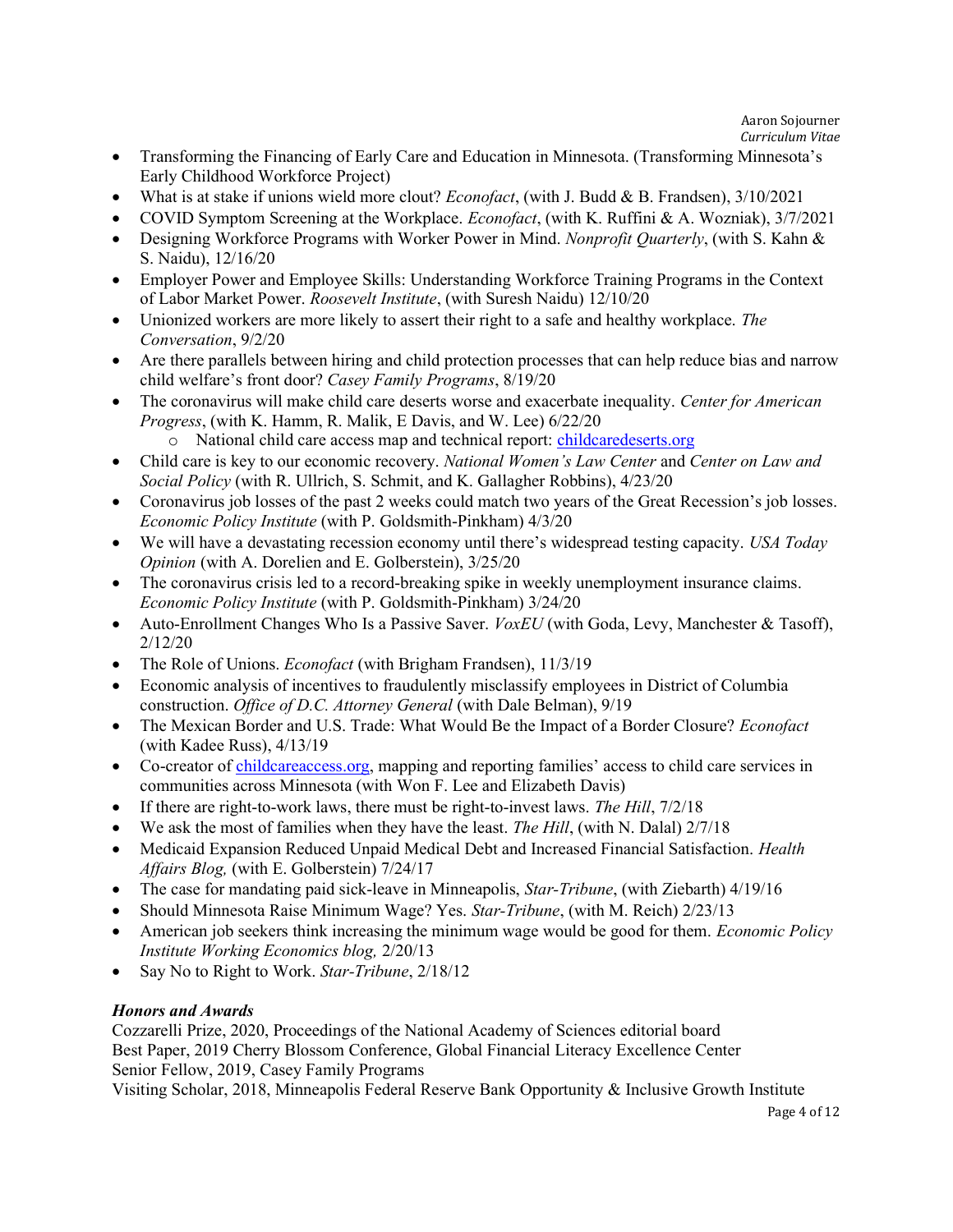Awardee, 2017, Faculty Service, Carlson School of Management Awardee, 2017, Mary and Jim Lawrence Fellowship, Carlson School of Management Awardee, 2016, John T. Dunlop Outstanding Scholar, Labor & Employment Relations Association Finalist, 2015, Paul A. Samuelson Award for Outstanding Scholarship on Lifelong Financial Security, TIAA-CREF for Goda, Manchester & Sojourner (2014)

# Invited Academic Conference Presentations and Seminars

Common Ownership and the Labor Market 2022: Midwest Economics Association, Society of Labor Economists (SOLE).

COVID and the Labor Market 2022: Brookings Institution – Economic Studies.

Externalities from Silence: Nondisclosure Agreements Distort Firm Reputation 2022: Upjohn Institute, Yildiz Technical University Econ (Turkey). 2021: Labor & Employment Relations Association (LERA) annual meeting, 4th IDSC of IZA Conference.

What's the Inside Scoop? Addressing Workers' Information Problems with Firm Reputation 2021: MIT Sloan IWER. ISET (Istanbul, Turkey). 2020: Michigan State U School of Labor and Industrial Relations, 3rd IDSC of IZA/University of Luxembourg Workshop, U Maryland Smith School of Business, U Minn Econ Applied Micro brown bag.

Labor Market Concentration and Labor Compensation 2020: LERA@ASSA 2020.

Child Poverty by Local School District and Allocation of Federal Title-I Funds 2019: National Academy of Sciences Committee on National Statistics

#### Early Childhood Care and Cognitive Skill

2020: NBER Children's Program Summer Institute. 2019: U Minn Life Course Center, U Wisc Institute for Research on Poverty. 2016: Arizona State U Econ, UC Irvine School of Education.

Using Machine Learning to Translate Pre-Hire Work History into Predictors of Performance & Retention

2019: U Waterloo (Canada), Northwestern U Institute for Policy Research, LERA@ASSA. 2018: U Minnesota Carlson summer workshop. 2017: Association for Public Policy Analysis & Management

Family-Centered Measures of Access to Early Care and Education 2019: Human Capital Research Collaborative

Locked Out of the Labor Market: Rise of Criminalization and Fall of Employment 2018: Federal Reserve Opportunity & Inclusive Growth Institute.

# Can Reputation Discipline the Gig Economy?

2018: U Tennessee Knoxville Economics, Georgia State U's Andrew Young School of Public Policy, Barcelona GSE Summer Forum Digital Economics (Spain), IZA World Labor Conference (Germany). 2017: UMichigan Ross. 2016: MIT Sloan Institute for Work and Employment Research. 2015: Midwest Economics Association.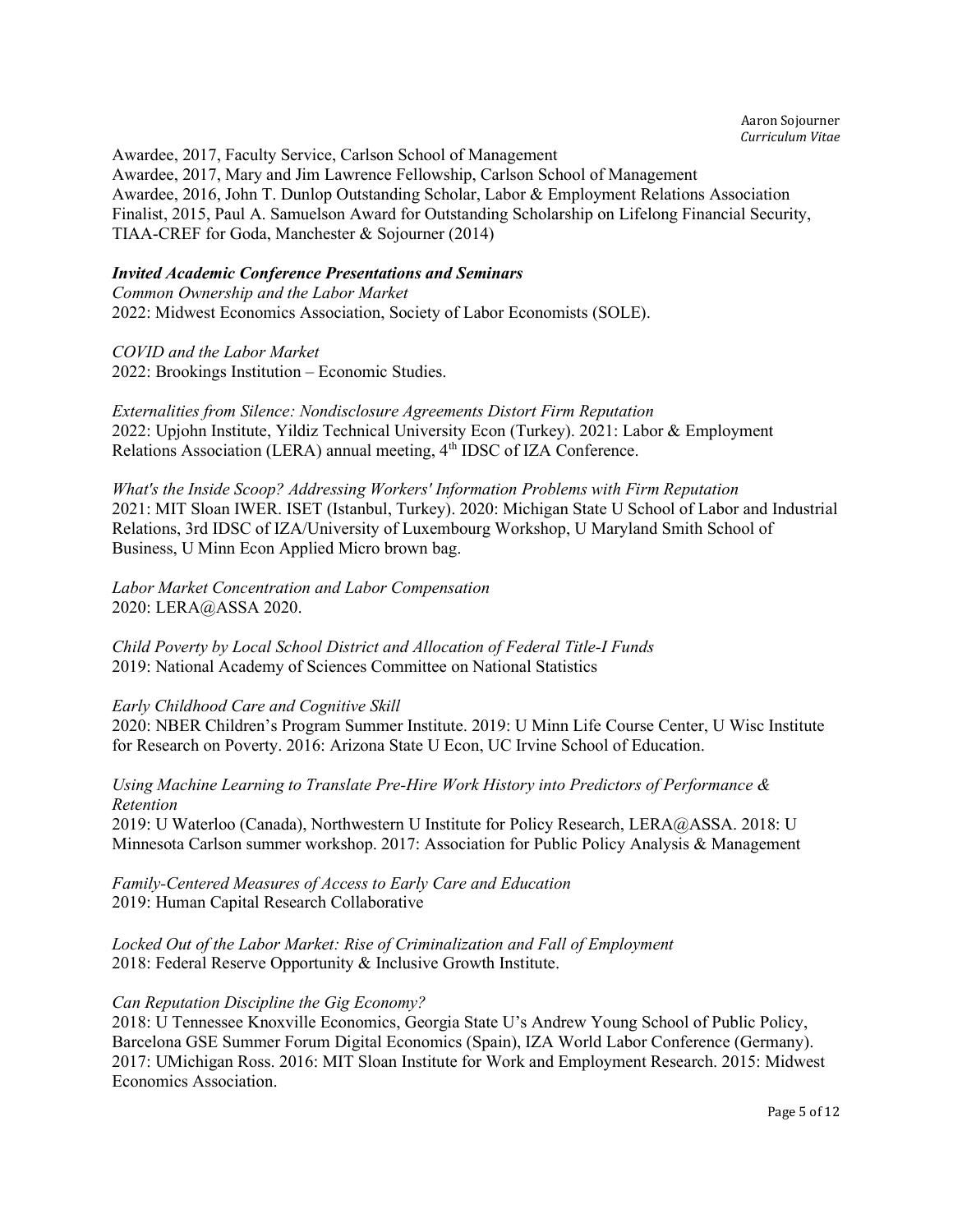Teacher Preferences: Evidence from a Multi-stage Internal Labor Market 2017: UMinn Econ Applied Micro brown bag.

Predicting Retirement Saving Using Survey-Based Measures of Exponential-Growth Bias & Present Bias 2015: NBER Retirement Research Consortium annual conference.

Relationship between Union Membership & Net Fiscal Impact 2019: UMinn Political Science Methods seminar. 2015: SOLE.

Demand, Regulation, and Welfare on the Margin of Alternative Financial Services 2015: Minneapolis Federal Reserve Bank.

Understanding Differential Effects from Access to Free, High-quality Early Care 2015: Iowa State Economics, Northwestern U School of Education and Social Policy; Human Capital Research Collaborative national meeting. 2014: Hong Kong Economics Assoc.; Federal Reserve Bank of Cleveland; Carnegie Mellon Tepper; Econometric Society of North America; UC Irvine School of Ed; Human Capital Research Collaborative; Minnesota Pop Center Work, Family & Time Seminar.

Effects of Unionization on Workplace-Safety Enforcement 2015: University of Minnesota Law School.

Unionization & Productivity: Evidence from Charter Schools 2014: LERA.

Impacts of Unionization on Employment, Product Quality, and Productivity 2014: Industry Studies Association (ISA). 2012: Emory U Econ; UIllinois IR; UCBerkeley IR; UCSF Nursing; UMass Amherst Econ; IZA/SOLE Transatlantic Labor Econ conf. (Germany); American Society of Health Econ; SOLE; LERA. 2011: U Toronto (Canada) Economics; International Health Economics Association; Industry Studies Association.

Do Unions Promote Electoral Office Holding? 2013: LERA. 2012: Association for Education Finance & Policy.

# Teacher Pay Reform and Productivity

2013: International Labor Organization/LERA Pay Systems. 2011: Minn. Economics Association; Association for Public Policy Analysis and Management; Society for Research on Educational Effectiveness; U Minnesota Applied Econ; Macalester Economics; U Minn. Econ. Applied Micro; NBER Education Meeting.

What Will My Account Be Worth?

2013: Cornell Univ. 2012: NY Fed Reserve; Arizona State U Econ, NBER Aging Summer Inst, GWU B-School. 2011: Financial Literacy Council.

## Can Intensive Early Childhood Intervention Programs Eliminate Income-based Cognitive and Achievement Gaps?

2013: UC Irvine School of Education. 2012: World Congress on Remedies for Racial, Ethnic, and Economic Inequalities; U Minnesota - Early Career Investigators Network.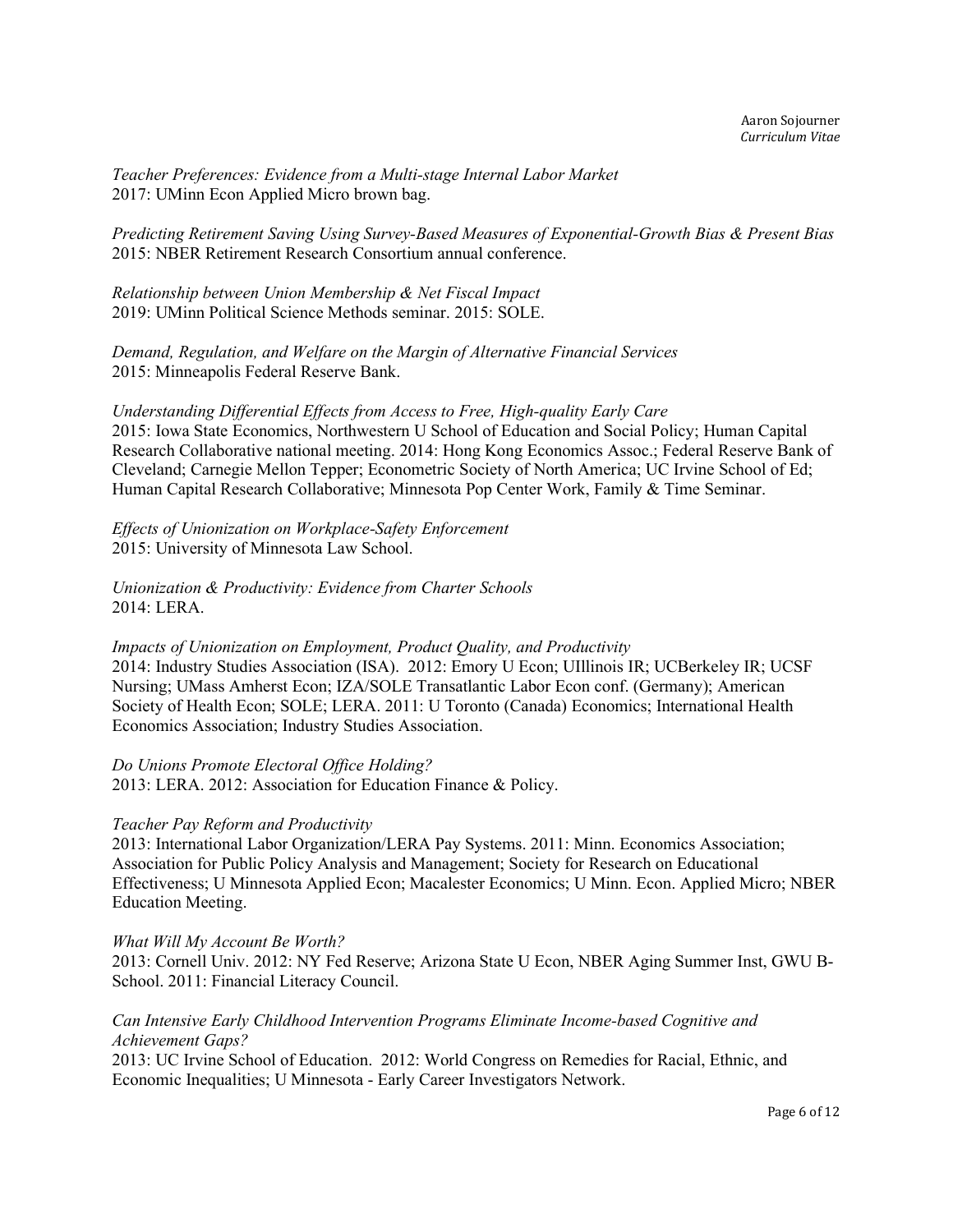2011: Human Capital Research Collaborative.

Identification of Peer Effects with Missing Peer Data: Evidence from Project STAR

2010: Northwestern U Economics Social Interactions Conference; Society for Research on Educational Effectiveness; Southern Economics Association; Econometric Society NASM; Institute for Education Science (poster); U Minnesota Applied Economics; Toulouse School of Economics (France); U Trento Economics (Italy). 2009: CUNY Hunter Economics; University of Chicago Harris School (Distinguished Scholar in Residence); Federal Reserve Bank of Chicago; Upjohn Institute for Employment Research; Urban Institute; University of Minnesota HRIR; IZA/DIW DC; Federal Reserve Bank of Cleveland; RAND Corp. 2008: Harvard Kennedy School.

## **Grants**

U.S. Department of Health and Human Service Office of Planning, Research and Evaluation. "Planning Grant #90YE0254: Coordinated Evaluation of Minnesota's Child Care Assistance Payment Policies and Initiatives." (Co-PI with E. Davis & H. Hendriks) \$149,913. 09/30/21 – 03/29/23

Robert Wood Johnson Foundation, Evidence for Action. "Evaluating the value for children and adolescents of licensed mental health providers working in K-12 school settings in Minnesota," (Co-PI with E. Golberstein and M. Sanders): \$189,751. 6/1/2020 – 2/28/22

Carlson Dean's Small Grant, 2021, \$2,500, data purchase for How Design of Early Childhood Care Subsidies Impacts Child Care Service Markets

U.S. Department of Health and Human Service Office of Planning, Research and Evaluation. "A Research Partnership to Advance Equitable Access to Early Care and Education in Minnesota": \$307,480. 9/29/19 – 9/28/23

McKnight Foundation, "Research-practice partnership project to translate teacher effectiveness research into district human capital practice": \$150,000. 9/19 – 8/21

Casey Family Programs, 2019 Senior Fellow, \$75,000. 1/17/19 – 6/30/20

U.S. Department of Education's Institute for Education Sciences, "Research Partnership to Improve Human Resources Management in Minneapolis Public Schools" (PI with N. Kuncel, C. Moore, E. Mykerezi, M. Sullivan, & K. West): \$399,933. 7/1/16 – 6/30/18

University of Minnesota Grant in Aid of Research, "Access to High-Quality Early Care and Education":  $$37,187.7/1/16 - 1/15/18$ 

National Institutes of Health, "Human Capital Interventions Across Childhood and Adolescence" subcontract from U California Irvine.  $$67,260.9/14/11 - 5/31/16$ 

U.S. Social Security Administration through National Bureau of Economic Research, "The Role of Exponential-Growth Bias and Present Bias in Retirement Savings" (PI with G. Goda, M. Levy, C. Manchester, & J. Tasoff), \$76,930. 9/30/14 – 9/29/15

Carlson Dean's Small Grant for "Who Will Teach Effectively? Linking Applicant Pre-Hire Characteristics to Teacher Productivity and Retention" \$4,344. 7/5/14-6/30/15

Social Media and Business Analytics Collaborative, "Value of Employer Reputation" (PI with A. Benson & A. Umyarov): \$5,000. 4/1/14-3/31/15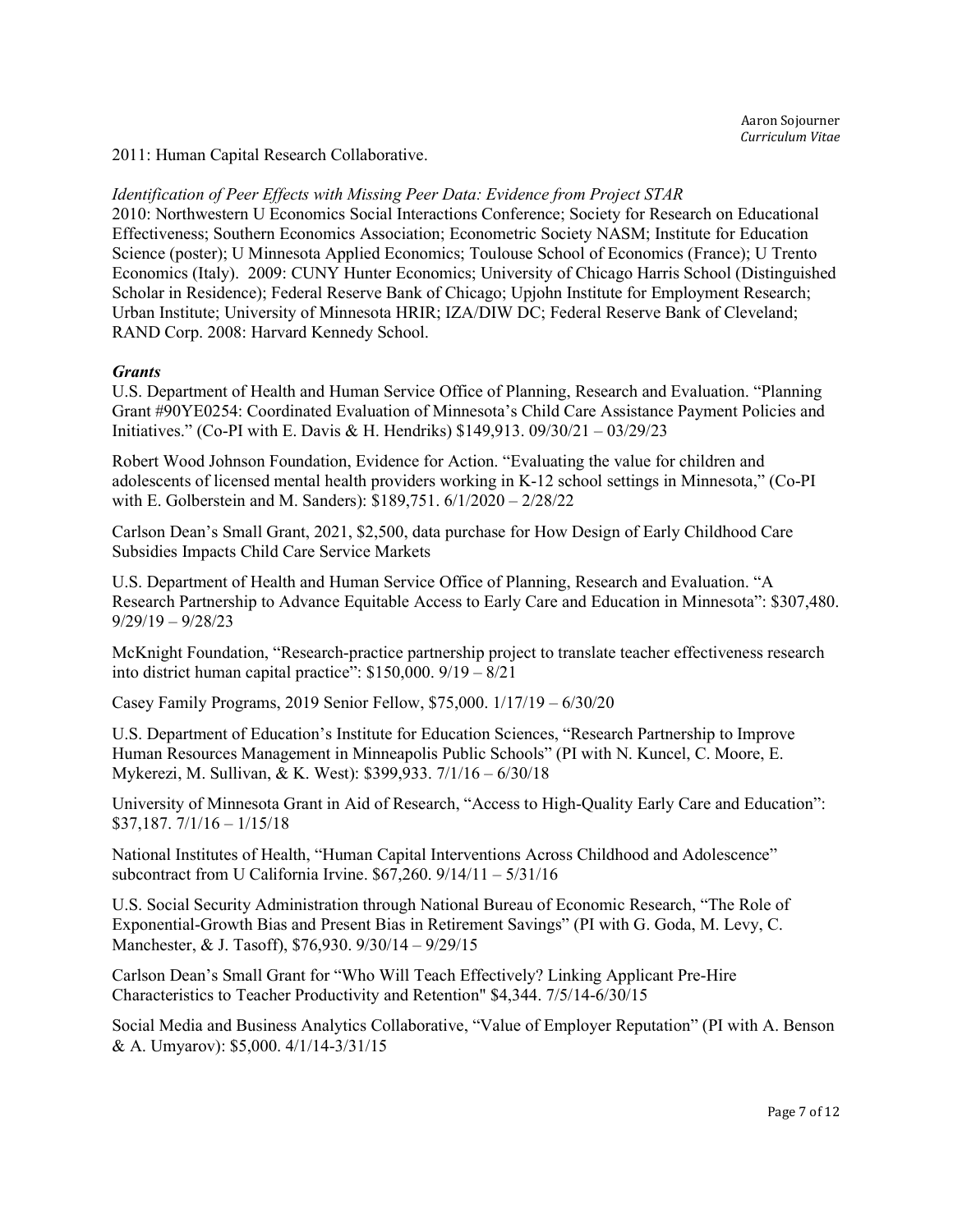Pension Research Council/TIAA-CREF, "Role of Exponential Growth Bias in Savings Accumulation and Decumulation Decisions" (PI with G. Goda & C. Manchester): \$125,000. 6/1/13-12/31/14

U.S. Dept. of Labor Emerging Scholars Grant, "Effects of Unionization on Occupational Fatalities" subcontract from Summit: \$29,204. 9/30/13-10/31/14

U.S. Social Security Administration, Retirement Research Council, "What's My Account Really Worth?" (PI with G. Goda and C. Manchester): \$62,265. 11/10 – 10/11

University of Minnesota Grant in Aid of Research, "Impacts of Unionization in Nursing Homes": \$31,153. 1/1/11- 12/31/12

University of Minnesota Center for Urban and Regional Affairs for "Teacher Performance Pay and Student Achievement": \$2,000. Data purchase. 9/10

TIAA-CREF Foundation for "What's My Account Really Worth?" (PI with G. Goda & C. Manchester): \$29,216.28. 6/16/10 -7/1/11

Pre-doctoral fellowship, Northwestern Univ. Multi-disciplinary Program in Education Science, U.S. Department of Education Institute for Education Science, 9/06-6/09

# Teaching at University of Minnesota Carlson School of Management

Labor Economics: PhD Employer Market Power: PhD Labor Relations & Collective Bargaining: Masters in HRIR and undergrads Analytics for Human Resources and Industrial Relations: Masters in HRIR

#### Advising

U Minnesota Applied Economics: 2012: Kristine West, Katie Genadek. 2014: Brandon Trampe, Maria Bravo (MA). 2016: Juan Chaparro. 2017: Jose Pacas, Napat Jatusripitak. 2018: Adan Silverio. 2019: Jose Casco. 2020: Renato Ravina and Won Lee.

U Minnesota Carlson School: 2010: Ken Park. 2011: Shuang Liu (MA). 2015: Flo Honore. 2018: Sima Sajjadiani.

U Minnesota Economics: 2010: Tolga Kuzubas. 2012: Murat Cengali. 2013: David Wiczer. 2019: Sergio Ocampo Diaz. 2020: Marcello Zouain, Sergiy Golovin.

U Minnesota Political Science: 2013: Lucas Lockhart.

U Minnesota Psychology: 2017: Heidi Keiser.

U Pennsylvania Econ: 2022: Jason Sockin.

#### University Service at University of Minnesota

Member, University of Minnesota, Social Concerns Committee, 2021-2022 Member, Carlson Work & Organizations MA program committee, 2021-2022 Member, Applied Economics Department Ph.D. Committee, 2017-2019 Coordinator, Carlson Work & Organizations Ph.D. program, 2018-2019 Member, Carlson Work & Organizations Ph.D. Committee, 2017-2019 Chair, Carlson 4th year reading committee for assistant professor, 2019 Member, WOrg Department reading committee for assistant professor, 2019 Member, University's K-12 Educational Equity Advisory Board, 2015-2018 Reviewer, President's Postdoctoral Fellowship Program, 2018 Member, WOrg Department reading committee for assistant professor, 2018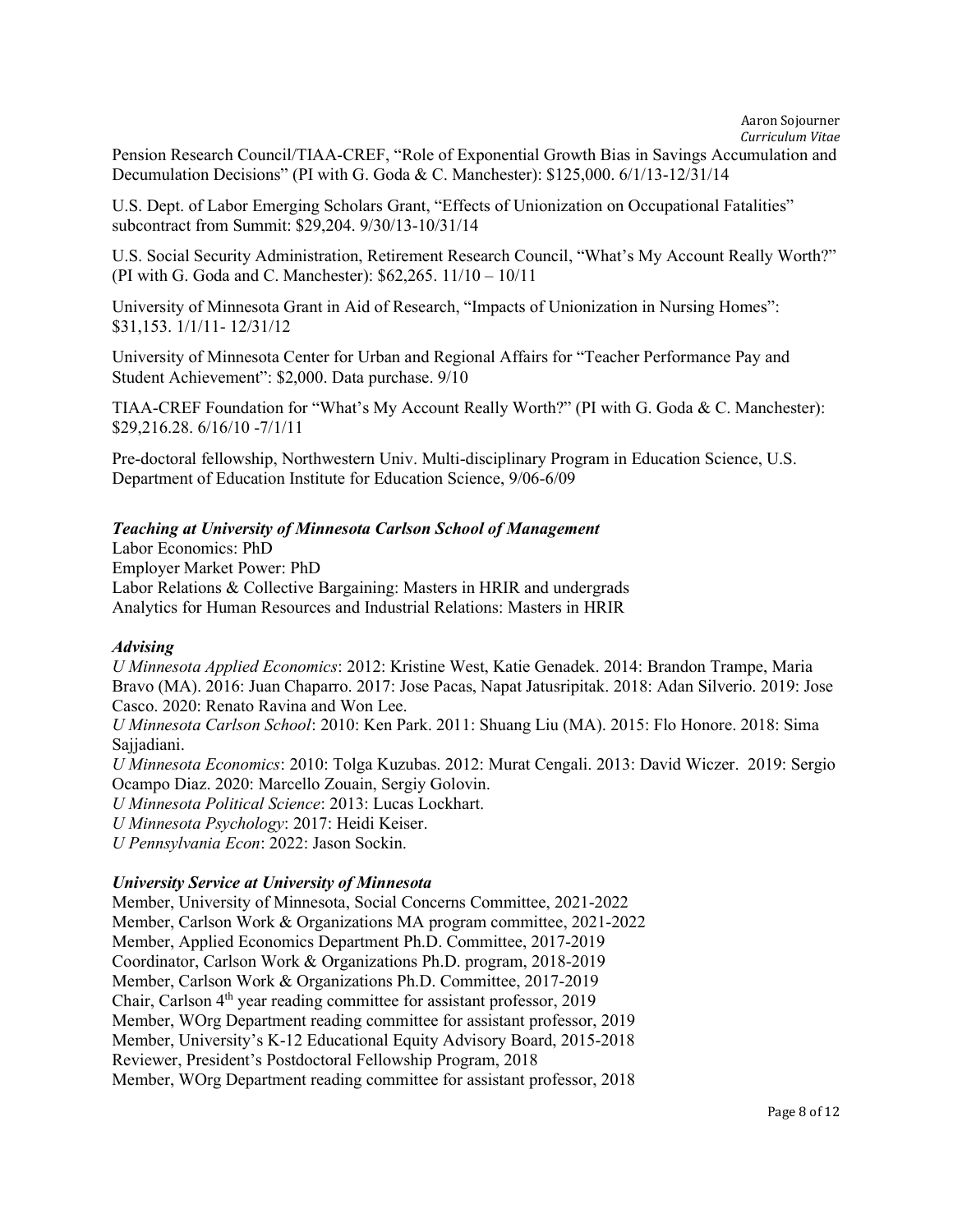Member, Carlson School P&T committee for assistant professor, 2017 Member, Univ. of Minnesota Community Outreach, Retention & Engagement 2020 Program Curriculum Advisory Committee, 2016 Mentor, Diversity of Viewpoints & Experiences program for new PhD students, 2012 Member, Executive Committee, Department of Work & Organizations, 2010-2017 Co-Organizer, Carlson Early-stage research brown bag, 2010-2017 Organizer, Center for Human Resources and Labor Studies research seminar, 2009-2016

#### Professional Service

Editorial board: Industrial & Labor Relations Review, 2015- Ad-hoc referee AEJ: Applied Economics AER Insights AERA Open American Journal of Agricultural Econ. American Sociological Review British Journal of Industrial Relations Brookings Institution Child Development Contemporary Economic Policy Developmental Psychology Economic Inquiry Economic Journal Economics of Education Review Education Finance & Policy Educational Evaluation & Policy Analysis Health Affairs Industrial Relations International Economic Review International Journal of Forecasting Journal of Applied Econometrics Journal of Health Economics Journal of Human Resources Journal of Industrial Economics Journal of Labor Economics Journal of Labor Research

Journal of Law & Economics Journal of Law & Political Economy Journal of Pension Economics & Finance Journal of Policy Analysis & Management Journal of Political Economy Journal of Population Economics Journal of Public Economics Journal of Urban Economics Labour Economics Management Science National Science Foundation Nonprofit & Voluntary Sector Quarterly Organization Science Politics, Groups, & Identities Proceedings of the National Acad. of Sciences Quarterly Journal of Economics Review of Economic Studies Review of Economics & Statistics Russell Sage Foundation Sloan Foundation Social Service Review Southern Economics Journal Urban Institute WorkRise Yale University Press

#### Technical advisor

Urban Institute – Social Genomics Project, 2020- U.S. Bureau of Labor Statistics, National Longitudinal Study of Youth, User Feedback, 2022 University of Oregon – EC-Rapid Project, 2021 University of Michigan ICPSR – Child and Family Data Archive, 2021 University of Wisconsin – Madison Applied Population Lab, 2020

#### Affiliations

Affiliated Researcher, University of Minnesota, Carlson School of Management, 2022- Research Fellow, Institute for the Study of Labor (IZA), Bonn, Germany, 2009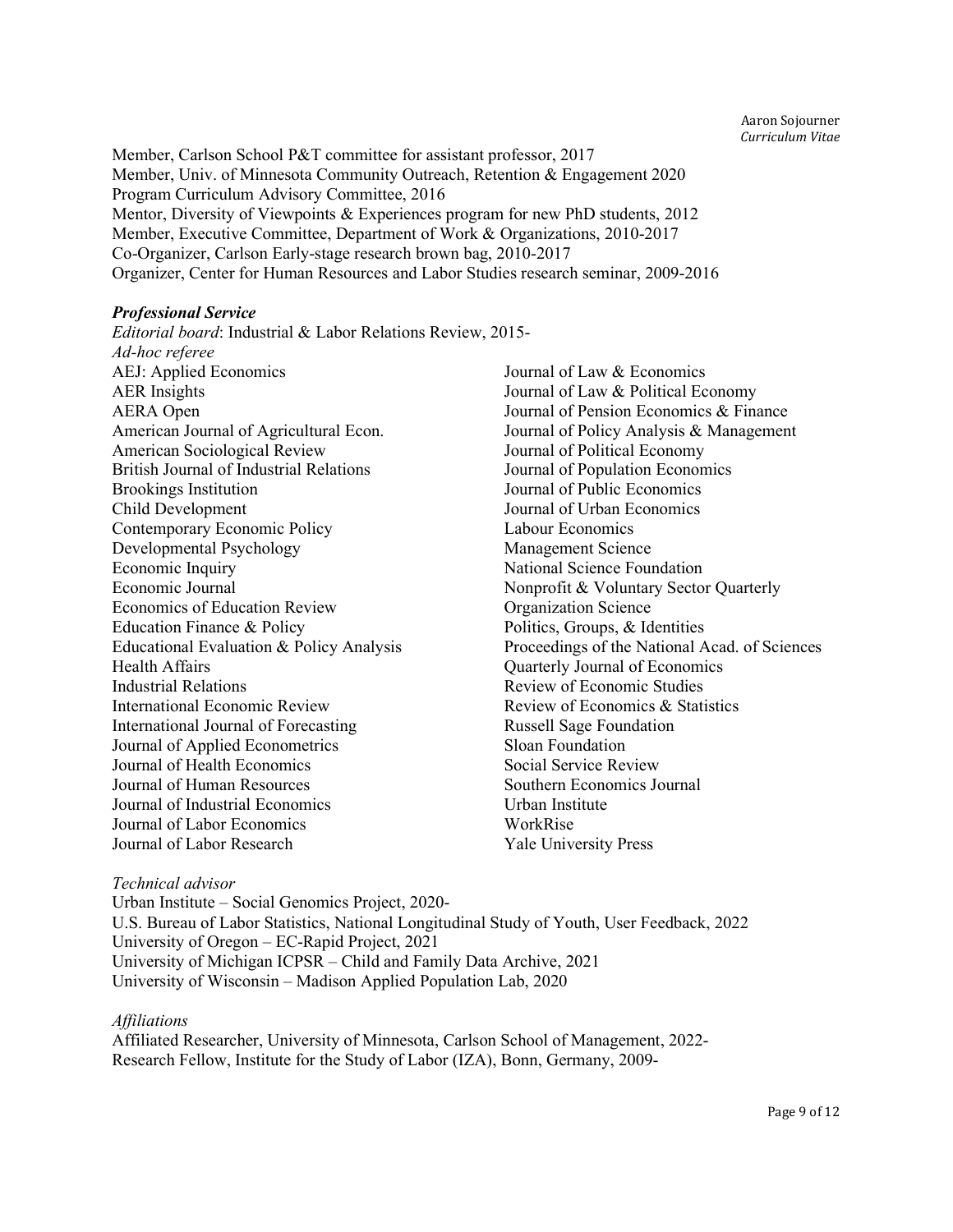Visiting Scholar, Opportunity and Inclusive Growth Institute, Federal Reserve Bank of Minneapolis (consulting), 2017- Member, Human Capital and Economic Opportunity Global Working Group, 2017- Fellow, Roosevelt Institute, (consulting), 2021– Member: American Economic Association, Econometric Society, Labor & Employment Research Association, Scholars Strategy Network, & Society of Labor Economists.

## Association Leadership

Member, nominations committee, LERA, 2019- Academic vice-chair, program committee, LERA 2021 annual mtg., 2020-21 Co-Chair, program committee, LERA annual mtg. at ASSA in 2020 & 2021, 2019-2021 Member, program committee, LERA annual mtg. at ASSA, 2017-

## Conference Leadership

LERA@ASSA 2019, organizer of 3 sessions, chair & discussant, 2019 APPAM annual meeting, session co-organizer & chair, 2017 Minneapolis Fed, Opportunity & Inclusive Growth Institute, panel moderator, 2017 LERA annual meeting, session chair, 2016 Society of Labor Economists, annual meeting, session chair, 2015 Econometric Society, North American annual meeting, session chair, 2014 LERA annual meeting, chair of two sessions, 2014 LERA annual meeting, organizer and chair of two sessions, 2013 ILERA World Congress, Track 5 co-organizer and reviewer, 2012 International Health Economics Association annual meeting, session organizer, 2012 APPAM, session organizer, 2011

#### Community Service

Member, Minnesota State Advisory Council on Early Childhood Care and Education, 2019- Chair, Constellation Impact Council, Constellation Fund, 2018- Member, Biden-Harris policy advisory committee, 2020 Board Member, Spring Bank Holding Company, 2013-2016 & 2017-2018 Board Member & Board Chair, Spring Bank, Bronx, N.Y. 2010-2016 Member, Minneapolis Mayor Hodges's Cradle-to-K Cabinet, 2014-2016 Steering Committee, Human Capital Research Collaborative, 2009-2016 Scientific Advisory Board, Minnesota Children's Museum, 2015-2016 Member, Obama for America policy advisory committee on labor, employment & workforce, 2008 Member, Obama for Senate policy advisory committee on retirement security, 2004 Policy Fellow, U.S. Senate Health, Education, Labor and Policy Committee, 2002

Invited testimony or presentations by topic and venue:

- Early childhood investments' impact and policy
	- o Minnesota Department of Human Services, 2016-
	- o U.S. Representative Dean Phillips forum on early care and education, 2022
	- o U.S. Senate Health, Education, Labor and Pensions Committee staff, 2021
	- o Minnesota Business Partnership Education and Health committees, 2021
	- o Minnesota House Early Childhood Finance and Policy Division, 2021
	- o University of Cincinnati Medical School class, 2021
	- o Child's Path, 2021
	- o Progressive Policy Institute, 2021
	- o Center for American Progress panel on economics of caregiving & women workers, 2021

Page 10 of 12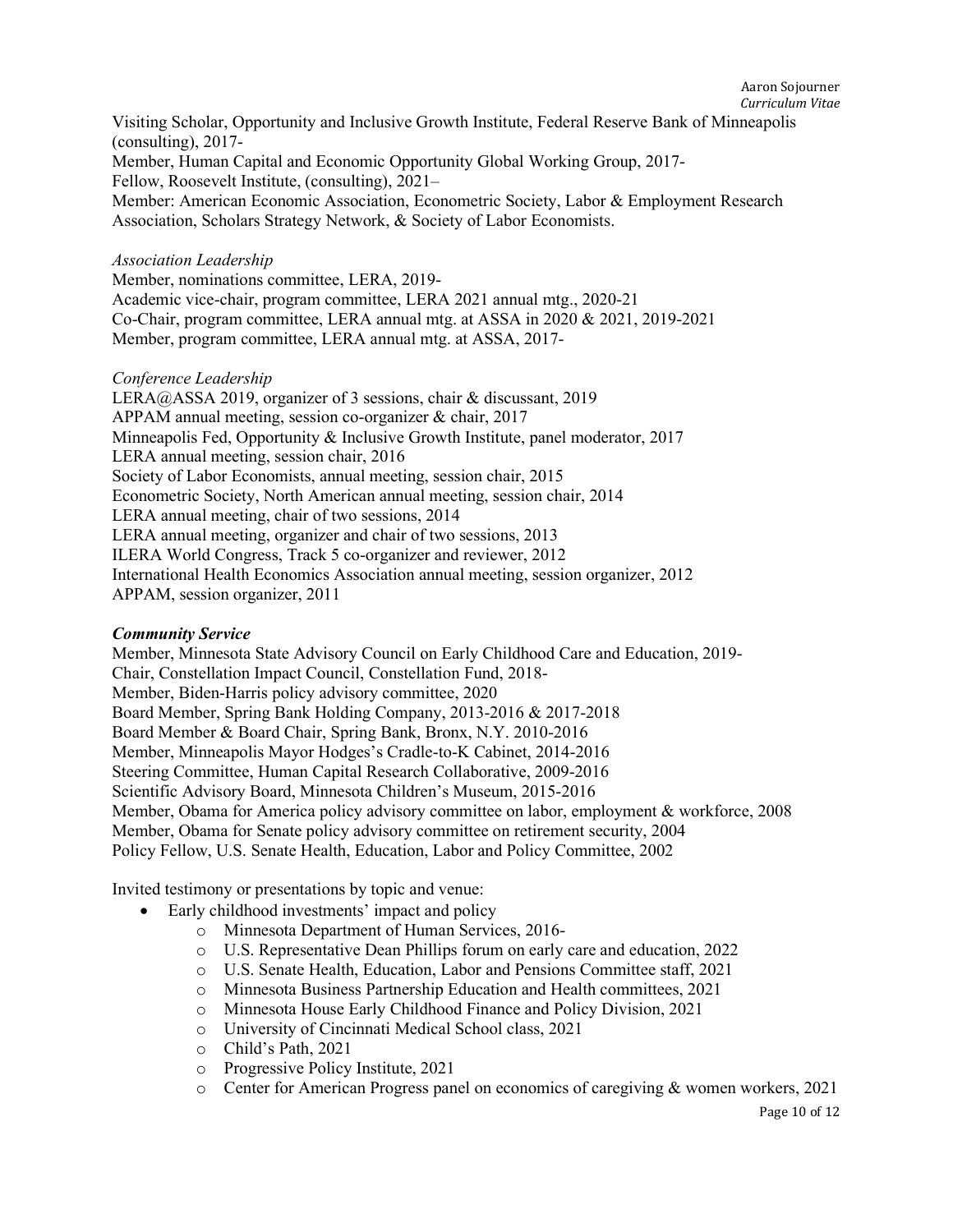- o U.S. Department of Health and Human Services, OPRE CCEEPRC, 2020
- o Bloom Early Learning panel, 2020
- o Hennepin County Medical Center Pediatrics Department grand rounds, 2019
- o National Indian Education Association, 2019
- o Minnesota Tribal Resources for Early Childhood Care, 2019
- o Minnesota House Early Childhood Finance and Policy Division, 2019
- o Minnesota Department of Health, children of incarcerated parents working group, 2018- 2019
- o Federal Reserve Bank of Minneapolis, 2018
- o Center for American Progress, 2018
- o U Chicago Harris alumni panel on Inequality & Policy, 2018
- o Prenatal to 3 Policy Forum of Minn. Rep. Pinto & Sen. Relph, 2018
- o Think Small, 2018
- o First Children's Finance, 2017
- o Early Learning Scholarship Policy DHS/MDE/MDH working group, 2017
- o Minnesota Department of Employment & Economic Development, 2017
- o Hennepin County Community Health Improvement Partnership School Readiness Action Team, 2015
- o Hennepin-University Partnership, 2015
- o Hennepin County government, 2015
- o State Legislative Leadership Institute, 2014
- o Way to Grow, 2014
- o Children's Hospitals & Clinics of Minnesota, 2014
- o Heller-Hurwicz Economics Institute, 2014
- Human resource management for public-school teachers
	- o Research partnership with Minneapolis Public Schools, 2014-
	- o Minnesota Professional Psychology Applied to Work, 2018
	- o Future Services Institute, 2018
	- o Bloomington Public Schools, 2018
	- o Minnesota State House Education Committee, 2014
	- o Educators for Excellence Minnesota, 2014
	- o Minnesota Assessment Group of K-12 research directors, 2014
	- o Minnesota State Department of Education, 2013
	- o Teacher Education Redesign Initiative Culture-of-Evidence panelist, 2013
- Labor market and labor relations
	- o Gerson Lerman Group (consulting), 2018-
	- o Minnesota House Judiciary and Civil Law Committee, 2022
	- o Office of U.S. Senator Robert Casey (Pennsylvania), 2021
	- o MetroTransit, 2021
	- o Carlson School alumni, 2021
	- o Twin Cities CHROs, Elanta Gartner Group, 2021
	- o Chicago Community Trust Committee on Equity, 2021
	- o LinkedIn News, 2021
	- o Roosevelt Institute (consulting), Urban Institute, & Workrise, 2020
	- o LIFT Fund, 2020
	- o Labor breakfast at LERA@ASSA, 2020
	- o Office of the Attorney General of the District of Columbia (consulting), 2019
	- o U Minnesota Extension Workforce Development symposium, 2018